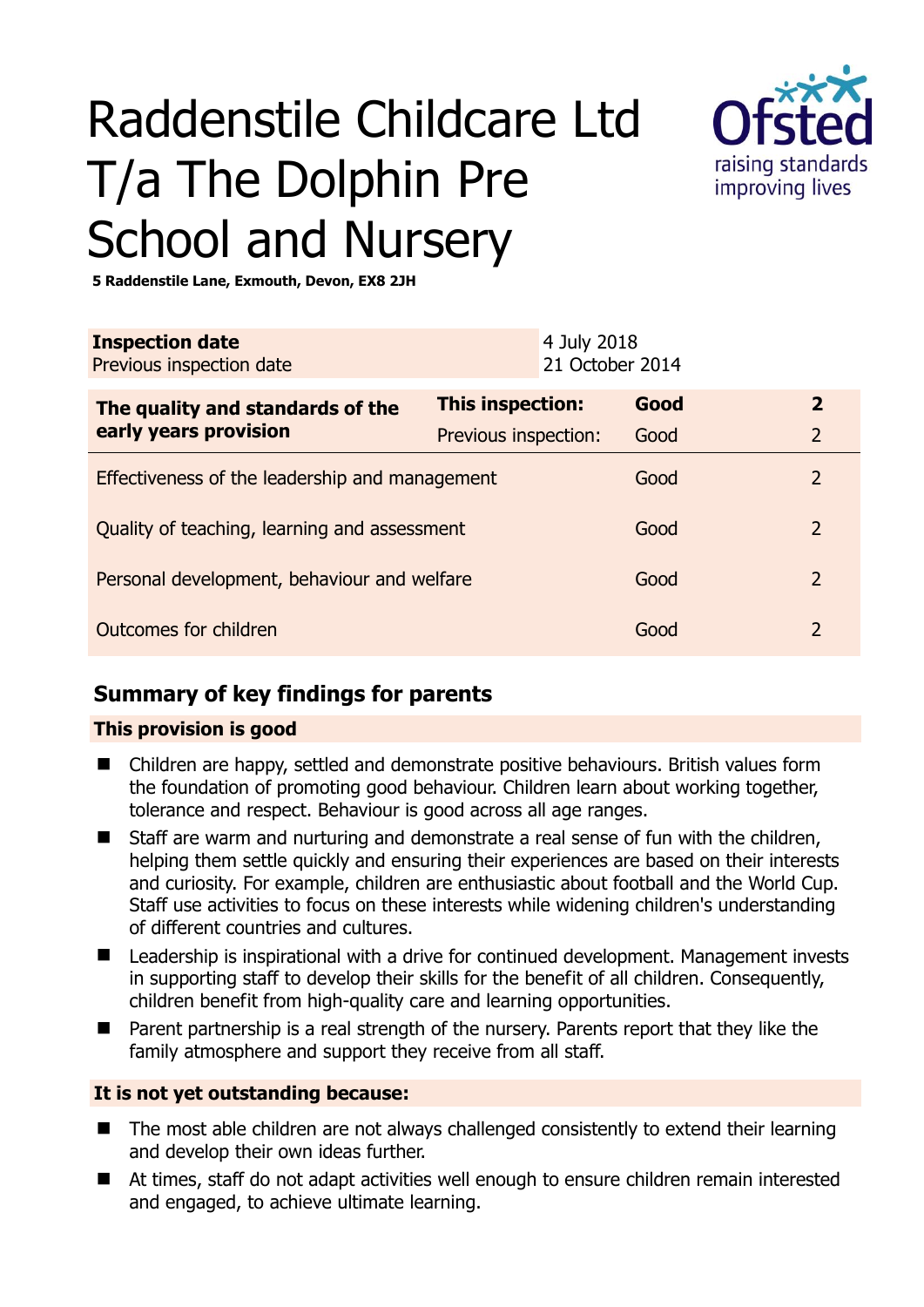# **What the setting needs to do to improve further**

## **To further improve the quality of the early years provision the provider should:**

- **E** provide greater challenge for the most able children to develop their learning further and try out their own ideas
- adapt activities to ensure children remain interested and engaged, to achieve ultimate learning.

## **Inspection activities**

- The inspector observed children engaged in activities and their interactions with staff.
- The inspector held discussions with parents, children and staff.
- The inspector and the manager observed staff practice during the inspection and shared their observations.
- The inspector held meetings with management.
- The inspector sampled regulatory documentation relating to safeguarding children and promoting their welfare.

## **Inspector**

Dilys Vincent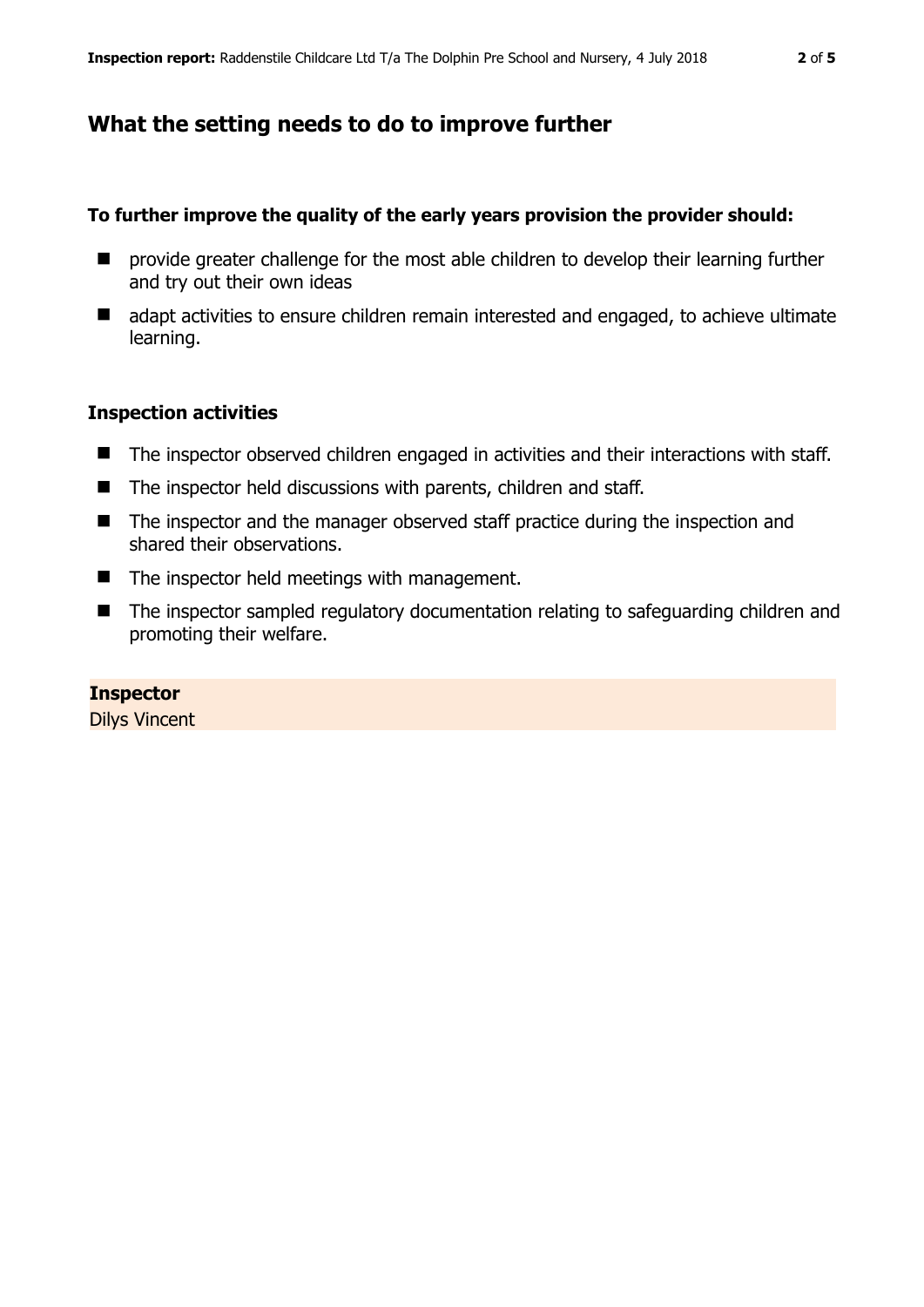## **Inspection findings**

#### **Effectiveness of the leadership and management is good**

Leaders and managers inspire staff to be reflective and evaluative and to develop their skills in pursuit of excellence. Strong systems are in place to support and monitor all aspects of assessment, tracking, attendance, training and recruitment of staff. Safeguarding is effective. There is a culture of vigilance in all aspects, including welfare, risk assessment and signs, such as changes in behaviour. Leaders, managers and staff have a good awareness of the early years foundation stage. There is a strong emphasis on promoting the characteristics of effective learning and getting to know the children well. Leaders make effective observations and are able to evaluate and support staff to plan effectively for children's next steps in learning. The nursery has developed strong communication with children's link settings and share information to support their daily experiences.

#### **Quality of teaching, learning and assessment is good**

Staff have high expectations of children based on accurate assessments. Children are excited by their learning. They want to explore and build on what they know. For example, the toddler room went on a visit to the beach and this was used as a starting point to develop children's vocabulary and knowledge about the world. The children asked questions to further their learning. In all age ranges the key persons gather a range of information about children's starting points from parents to ensure smooth transitions into nursery. Consequently, children settle quickly and separate from parents and carers well. Children are confident to communicate and put forward their views and choices.

#### **Personal development, behaviour and welfare are good**

The indoor and outdoor environments for learning are welcoming and stimulating. Children are keen to learn and try out their own ideas. Staff enable children to test their skills and curiosity and find out for themselves how to take controlled risks. For example, during a physical activity the children explore and climb over, as well as under, apparatus. Key-person relationships are strong and support positive attachment and well-being. Staff promote healthy eating at every opportunity. They encourage children to be independent with their self-care and take responsibility in routines. For example, children wash up their own plates and cups and put them away.

#### **Outcomes for children are good**

Children gain skills they need for future learning as they move into their next nursery room or on to school. Older children recognise letters of the alphabet and numbers in the environment. They are able to write their names with control. Younger children build their vocabulary to make their needs known and talk about what they know. Babies explore mark making and persevere with activities. For example, babies explore paint with sponges on paper and their hands and bodies, enjoying the sensory experiences.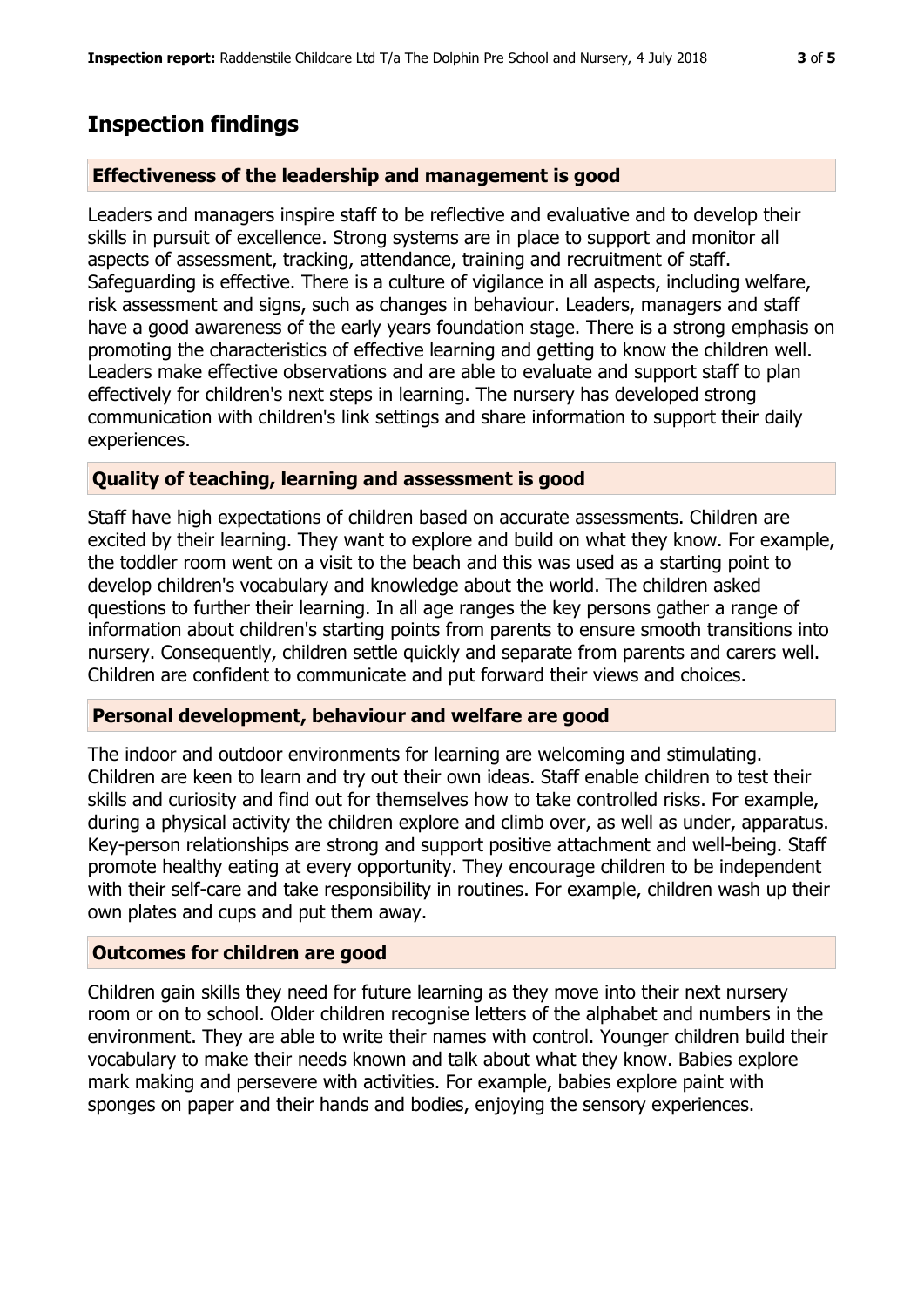# **Setting details**

| Unique reference number                             | EY424607                                                                             |
|-----------------------------------------------------|--------------------------------------------------------------------------------------|
| <b>Local authority</b>                              | Devon                                                                                |
| <b>Inspection number</b>                            | 1071381                                                                              |
| <b>Type of provision</b>                            | Full-time provision                                                                  |
| Day care type                                       | Childcare - Non-Domestic                                                             |
| <b>Registers</b>                                    | Early Years Register, Compulsory Childcare<br>Register, Voluntary Childcare Register |
| Age range of children                               | $0 - 5$                                                                              |
| <b>Total number of places</b>                       | 69                                                                                   |
| Number of children on roll                          | 119                                                                                  |
| Name of registered person                           | Raddenstile Childcare Ltd                                                            |
| <b>Registered person unique</b><br>reference number | RP530503                                                                             |
| Date of previous inspection                         | 21 October 2014                                                                      |
| <b>Telephone number</b>                             | 01395 272418                                                                         |

The Dolphin Pre-school and Nursery is one of two privately owned settings that registered in 2011. It is situated in Exmouth, Devon. The setting opens Monday to Friday from 7:30am to 6pm all year round. There are 26 members of staff, 24 of whom work directly with children and hold appropriate childcare qualifications at level 2 and above, including one at level 4 and one who has qualified teacher status. The nursery provides funded early education for children aged two, three and four years.

This inspection was carried out by Ofsted under sections 49 and 50 of the Childcare Act 2006 on the quality and standards of provision that is registered on the Early Years Register. The registered person must ensure that this provision complies with the statutory framework for children's learning, development and care, known as the early years foundation stage.

Any complaints about the inspection or the report should be made following the procedures set out in the guidance 'Complaints procedure: raising concerns and making complaints about Ofsted', which is available from Ofsted's website: www.gov.uk/government/organisations/ofsted. If you would like Ofsted to send you a copy of the guidance, please telephone 0300 123 4234, or email enquiries@ofsted.gov.uk.